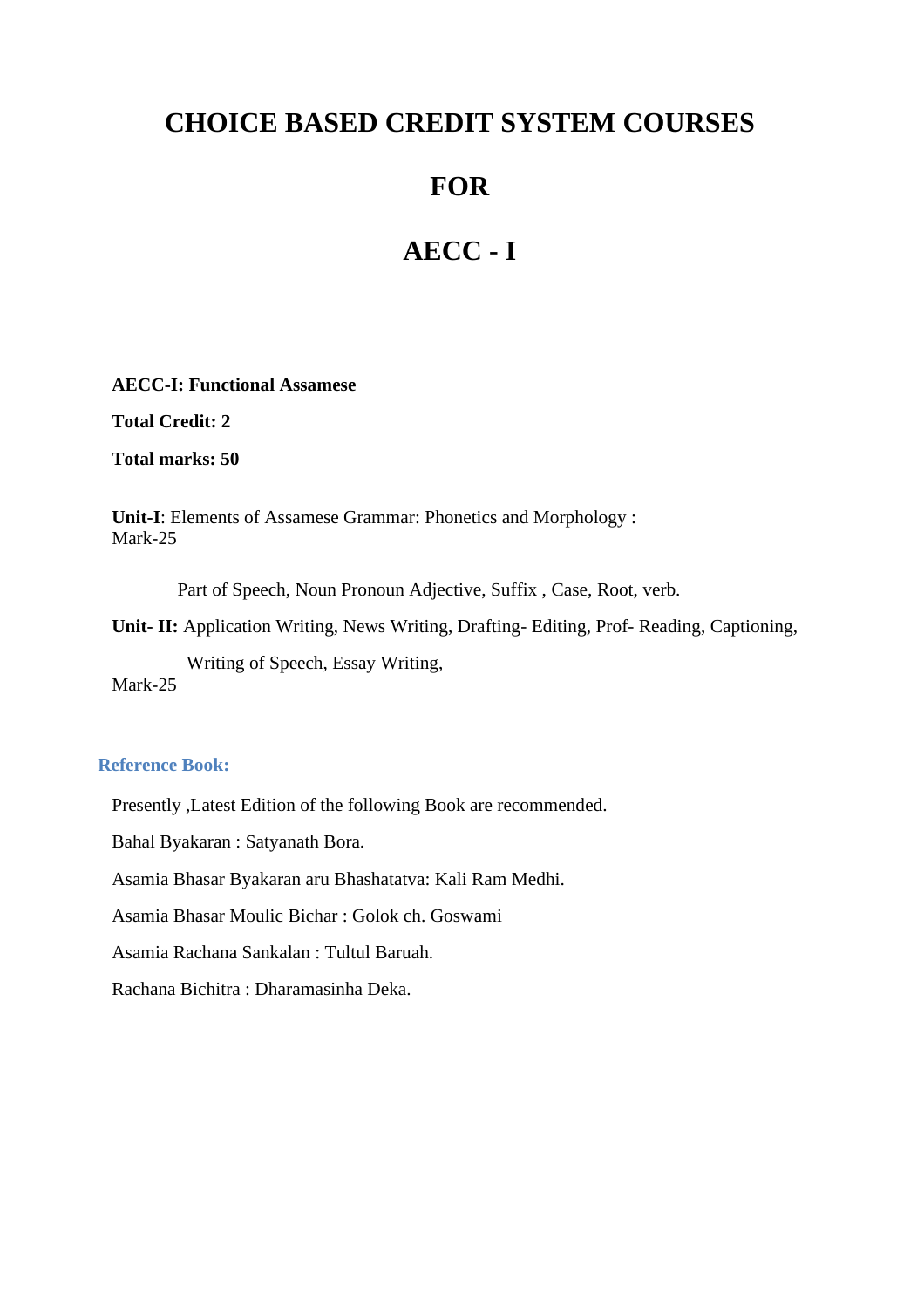#### **AECC- I: Functional Bodo Credit -2 Total marks: 50**

**Unit-1**: Introduction to Phonology: 10 Introduction to alphabets and phonemes, exercise of articulation, special phonological and morphological features of the language **Unit-2**: Introduction to Morphology: 10 Introduction to Vocabulary and Word-typology: pragmatics in interactions Introduction to personal pronouns, kinship terms, numeral classifiers: Pragmatics Application of Case-marker and Tense-marker: Pragmatics **Unit-3**: Introduction to Syntax: 10 Introduction to sentence construction and pragmatics in social contexts **Unit-4**: Practice of translation and composition: 10 Translation from source language to Target language Practice of composition and writing skill **Suggested Readings:**

- 1. An Introduction to Boro Language: PhukanBasumatary
- 2. Structure of Bodo Language: MadhuramBaro
- 3. BoroRaokhanthi: Swarna Prabha Chainary
- 4. Boro Rao: BhabenNarzi

## **ENG-104R- AECC I: English Communication**

**Credits: 2= 1+1 (L+ T)** 

#### **Total marks: 50**

**Preamble:** The purpose of this course is to introduce students to the theory, fundamentals and tools of communication and to develop in them vital communication skills which should be integral to personal, social and professional interactions. One of the critical links among human beings and an important thread that binds society together is the ability to share thoughts, emotions and ideas through various means of communication: both verbal and non-verbal. In the context of rapid globalization and increasing recognition of social and cultural pluralities, the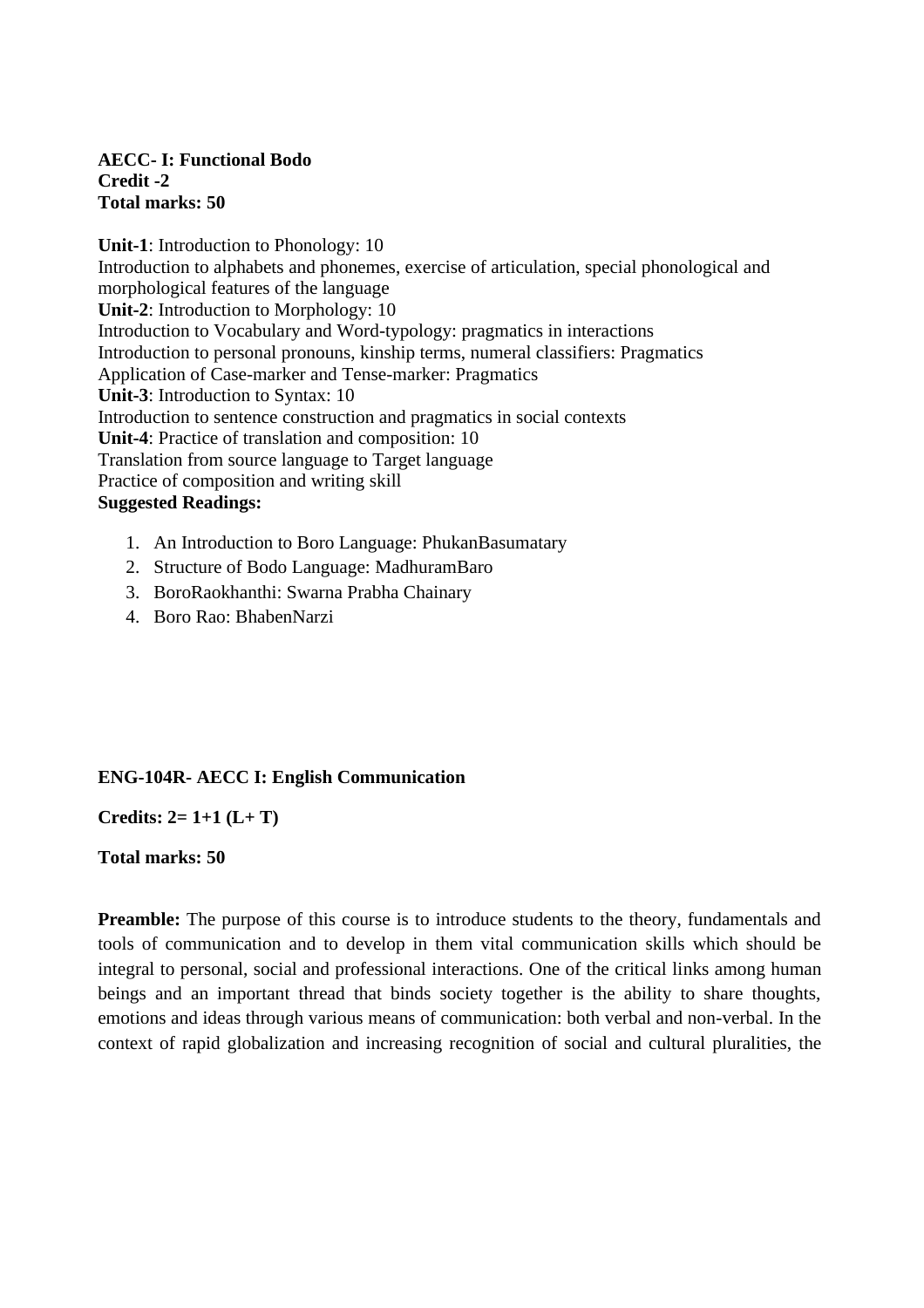significance of clear and effective communication has substantially enhanced. The present course hopes to address some of these aspects through an interactive mode of teaching-learning process and by focusing on various dimensions of communication skills. Some of these are: Language of communication, various speaking skills such as personal communication, social interactions and communication in professional situations such as interviews, group discussions and office environments, important reading skills as well as writing skills such as report writing, notetaking etc. While, to an extent, the art of communication is natural to all living beings, in today's world of complexities, it has also acquired some elements of science. It is hoped that after studying this course, students will find a difference in their personal and professional interactions. The recommended readings given at the end are only suggestive; the students and teachers have the freedom to consult other materials on various units/topics given below. Similarly, the questions in the examination will be aimed towards assessing the skills learnt by the students rather than the textual content of the recommended books.

- 1. **Introduction: Credit-1** 10 Marks Theory of Communication, Types and modes of Communication
- **2. Language of Communication: Credit-½** Verbal and Non-verbal (Spoken and Written) Personal, Social and Business, Barriers and Strategies,
- 3. **Speaking Skills: Credit-½** 10 Marks Monologue, Dialogue, Group Discussion, Effective Communication/ Mis-Communication, Interview,
- **4. Reading and Understanding: Credit-** $\frac{1}{2}$  10 Marks Close Reading, Comprehension Summary, Paraphrasing, Analysis and Interpretation
- **5. Writing Skills:Credit-½** 10 Marks Documenting Report Writing Making notes

#### **Recommended Readings:**

- 1. Fluency in English Part II, Oxford University Press, 2006.
- 2. Business English, Pearson, 2008.
- 3. Language, Literature and Creativity, Orient Blackswan, 2013.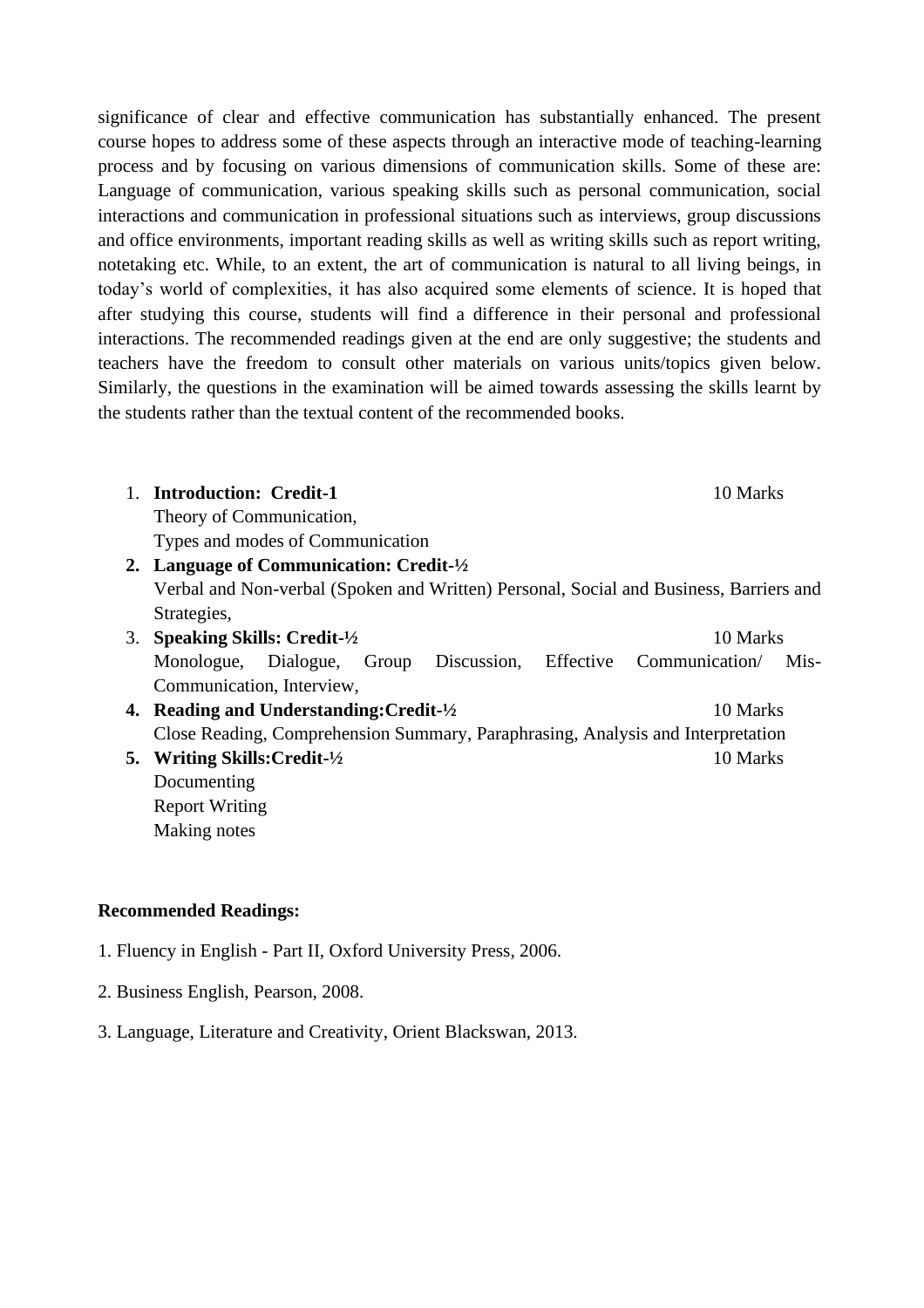4. Language through Literature (forthcoming) ed. Dr. Gauri Mishra, Dr Ranjana Kaul, Dr Brati Biswas

### **Paper Code: NEP 1.04R - AECC-1 Paper Title: Functional Nepali (Communicative) Credit -2**

#### **Total Marks: 50**

Unit-1: Introduction to Phonology: 20 Marks Introduction to Alphabets and Phonemes, Exercise of Articulation, Special Phonological and Morphological Features of the Language Unit-2: Introduction to Morphology: 10 Marks Introduction to Vocabulary and Word-Typology: Pragmatics in Interactions Introduction to Personal Pronouns, Kinship Terms, Numeral Classifiers: Pragmatics Application of Case-marker and Tense-marker: **Pragmatics** Unit-3: Introduction to Syntax: 10 Marks Introduction to Sentence Construction and Pragmatics in Social Contexts Unit-4: Practice of Translation and Composition: 10 Marks Translation From Source Language to Target Language Practice of Composition and Writing Skill.

#### **Suggested Readings:**

- 
- 
- 
- 4. NepaliBhasaSikshyan : Dr. HemangarajAdhikari
- 5. Prayogik BhasaBigyan : Dr. Yadabprakas Pokhrel
- 1. AdarshaNepaliVyakaran : Tarapati and DronaUpadhyaya
- 2. MadhyamikNepaliVyakaran : Ghanashyam Nepal and KavitaLama
- 3. Nepali SuddhaLekhan: : Edt.AbikesharSharma
	-
	-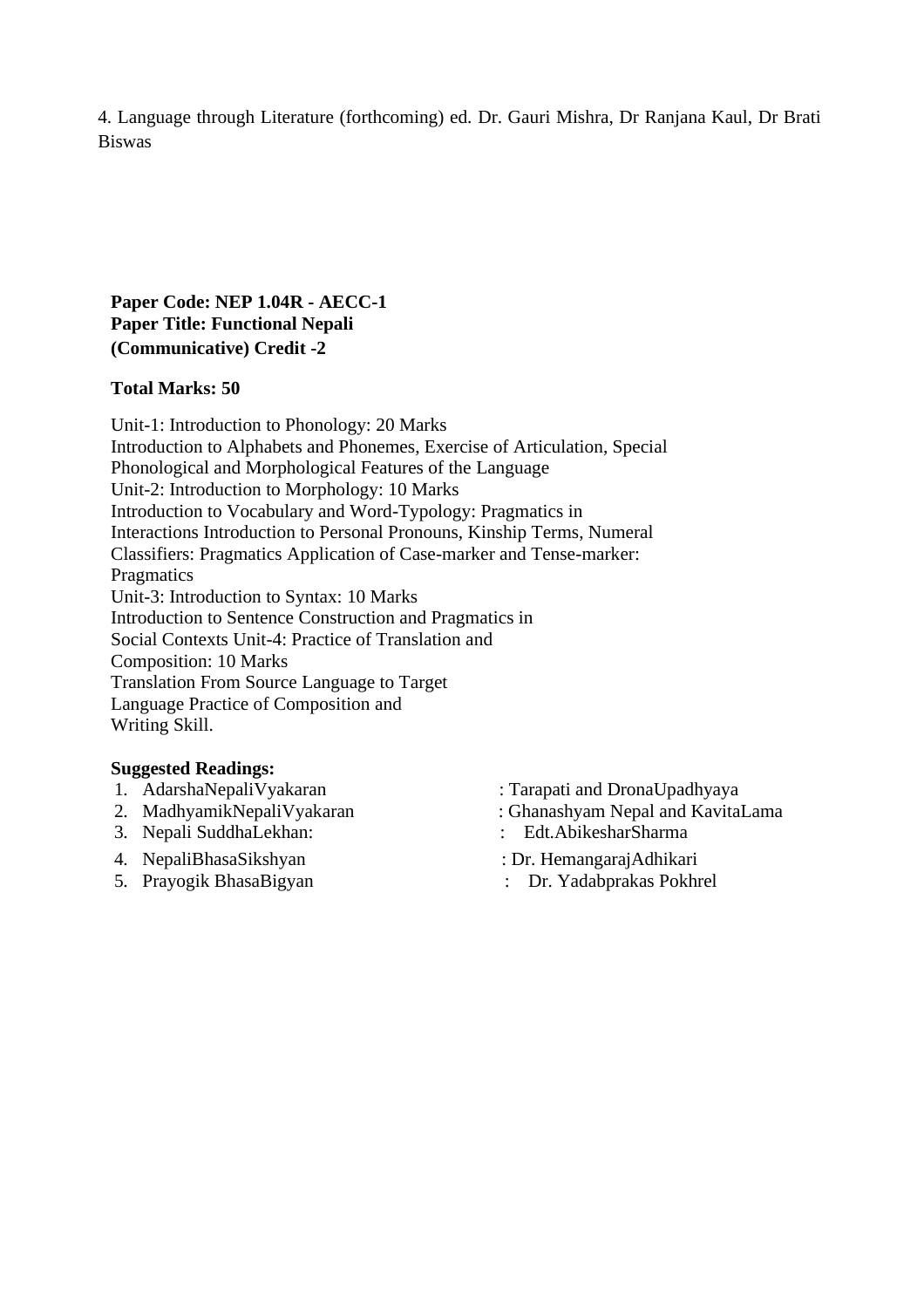## **Ability Enchantment Compulsory Course**

## **Subject: Bengali**

BNGL AECC 1 ll ব্যবহারিক বাংলা ll

প্রথম একক: পদ পরিবর্তন, বাক্য পরিবর্তন, বিশিষ্টার্থক বাক্যাংশ ও প্রবাদ-প্রবচন, বাণিজ্যিক পরিভাষা ॥

দ্বিতীয় একক: পত্ররচনা (পারিবারিক পত্র, বাণিজ্যিক পত্র, কর্মপ্রার্থীর আবেদন পত্র, আমন্ত্রণ পত্র) ৷৷

গ্ৰন্থ

১. পীযূষ দে, *বাণী বিচিত্ৰা*, (গুয়াহাটি: বাণী প্ৰকাশনী, ২০১৬)

২. সুভাষ ভট্টাচার্য, *সংসদ বাগ্ধারা অভিধান*, (কলকাতা: সাহিত্য সংসদ, ২০০৫)

#### **NEPALI**

**Paper Code: NEP 1.04R - AECC-1**

**Paper Title: Functional Nepali (Communicative) Credit -2**

**Total Marks: 50**

Unit-1: Introduction to Phonology: 20 Marks Introduction to Alphabets and Phonemes, Exercise of Articulation, Special Phonological and Morphological Features of the Language Unit-2: Introduction to Morphology: 10 Marks Introduction to Vocabulary and Word-Typology: Pragmatics in Interactions Introduction to Personal Pronouns, Kinship Terms, Numeral Classifiers: Pragmatics Application of Case-marker and Tense-marker: Pragmatics Unit-3: Introduction to Syntax: 10 Marks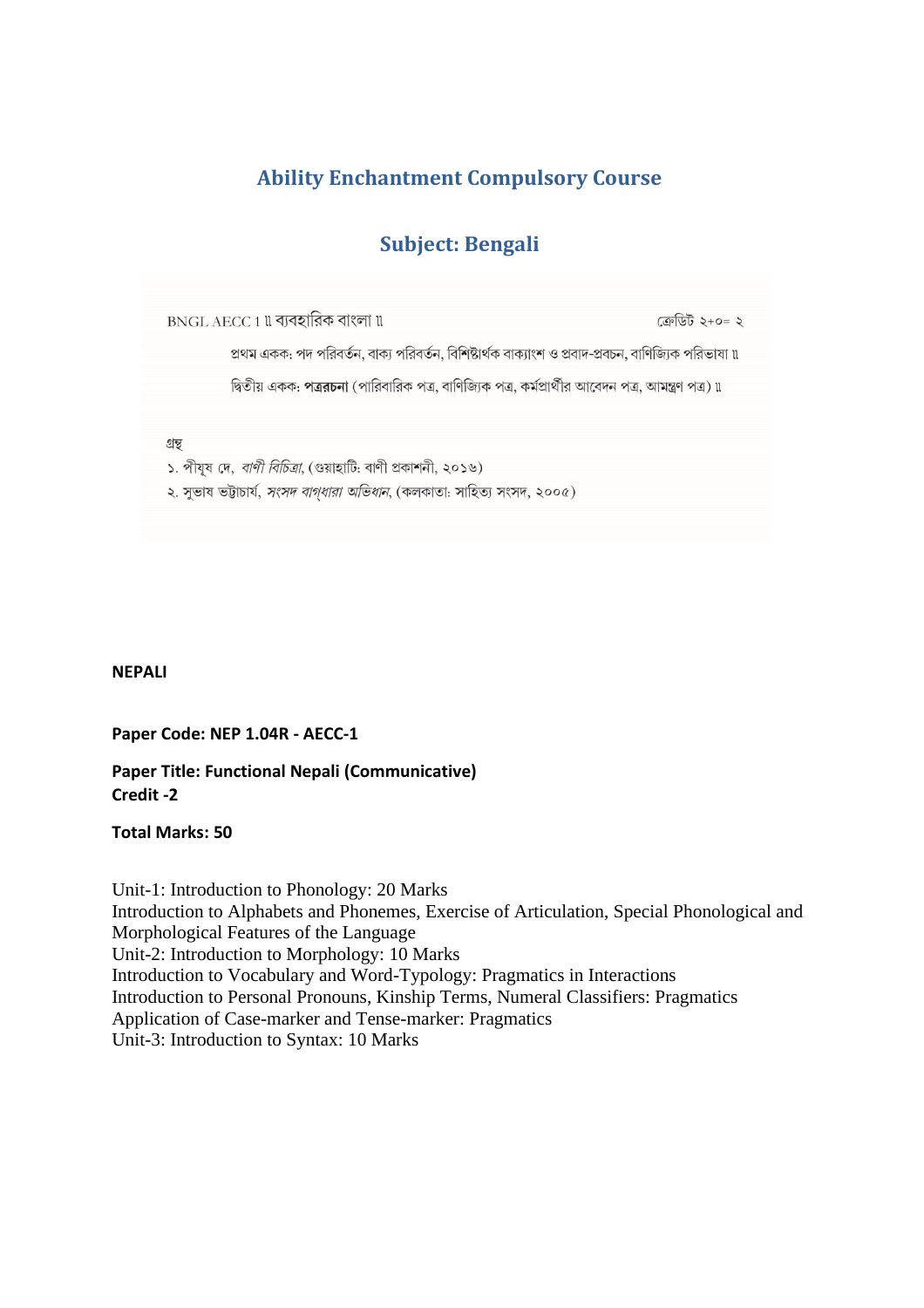Introduction to Sentence Construction and Pragmatics in Social Contexts Unit-4: Practice of Translation and Composition: 10 Marks Translation From Source Language to Target Language Practice of Composition and Writing Skill.

## **Suggested Readings:**

- 
- 
- 3. Nepali Suddha Lekhan : : Edt.Abikeshar Sharma
- 4. Nepali Bhasa Sikshyan<br>5. Prayogik Bhasa Bigyan
- 
- 1. Adarsha Nepali Vyakaran : Tarapati and Drona Upadhyaya
	- : Ghanashyam Nepal and Kavita Lama<br>: Edt.Abikeshar Sharma
	-
	-
	- : Dr. Yadabprakas Pokhrel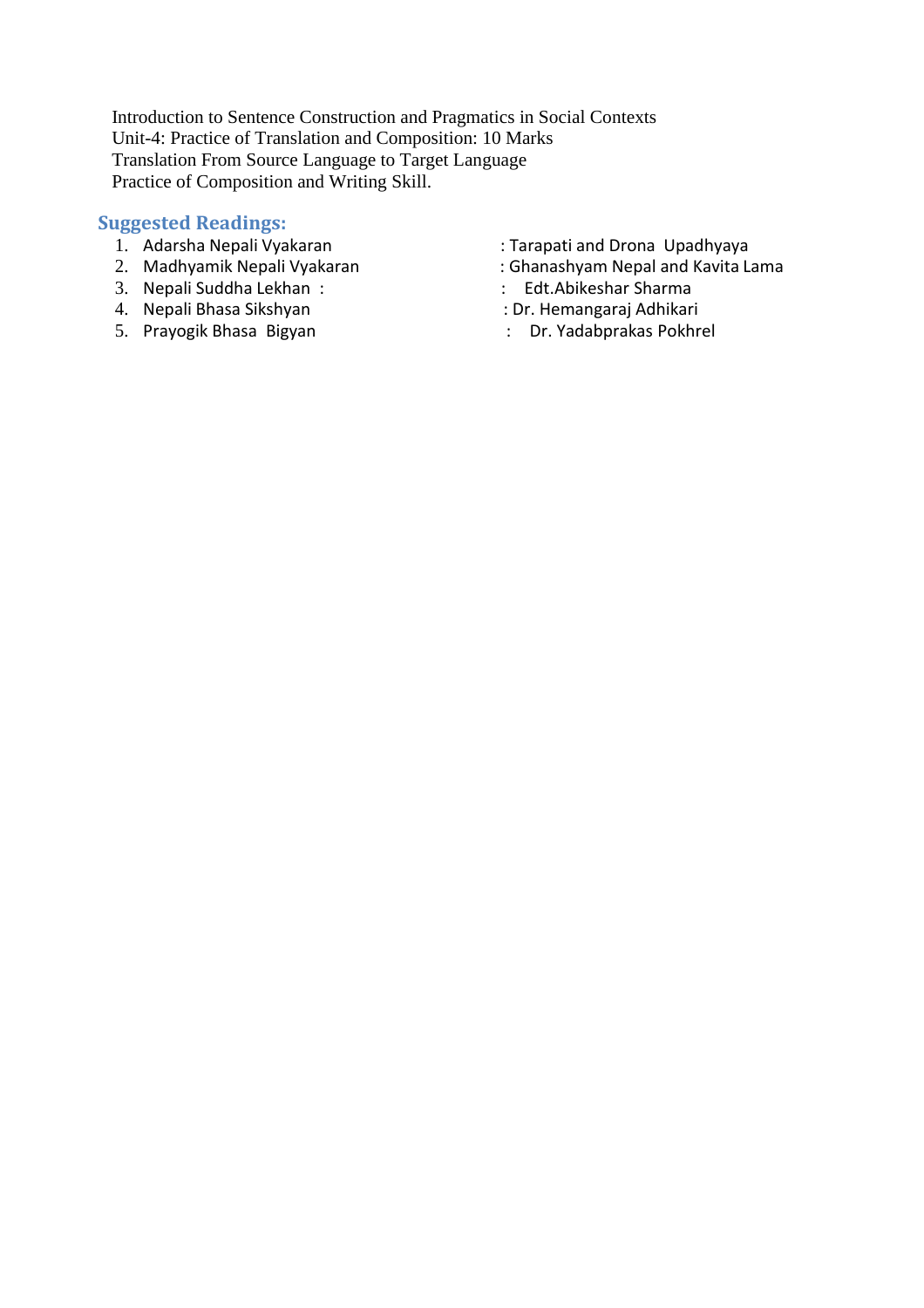## **FUNCTIONAL HINDI**

| <b>FUNCTIONAL HINDI</b>                                                                                                                                                 |                                                                                                                                                                            |  |  |
|-------------------------------------------------------------------------------------------------------------------------------------------------------------------------|----------------------------------------------------------------------------------------------------------------------------------------------------------------------------|--|--|
| $AECC-1$<br>Credit - 2                                                                                                                                                  | Marks - 50                                                                                                                                                                 |  |  |
| $Unit - I : \widehat{\mathsf{R}}$ न्दी :                                                                                                                                | अर्थ और इतिहास, स्वरुप, भाषा की उत्पत्ति के सिद्धांत, हिन्दी के स्वर और व्यंजन<br>ध्वनियों का उच्यारणिक विश्लेषण—वर्गीकरण, अक्षर की प्रकृति, मात्रा, बलाघात<br>एबं अनुतान। |  |  |
| Unit - $II$ :                                                                                                                                                           | नियुक्त आवेदन-पत्र, सम्पादकीया-पत्र, समाचार-लेखन, प्रतिवेदन और आलेख।                                                                                                       |  |  |
| संदर्भ-सूचि<br>1) हिन्दी : उदभव, विकास और रुप — डाँ॰ हरदेव बाहरी<br>2) हिन्दी भाषा का इतिहास — डाँ॰ भोलानाथ तिवारी<br>3) व्यवहारिक आलेखन और टिप्पन — डाँ॰ अमूल्य वर्मन। |                                                                                                                                                                            |  |  |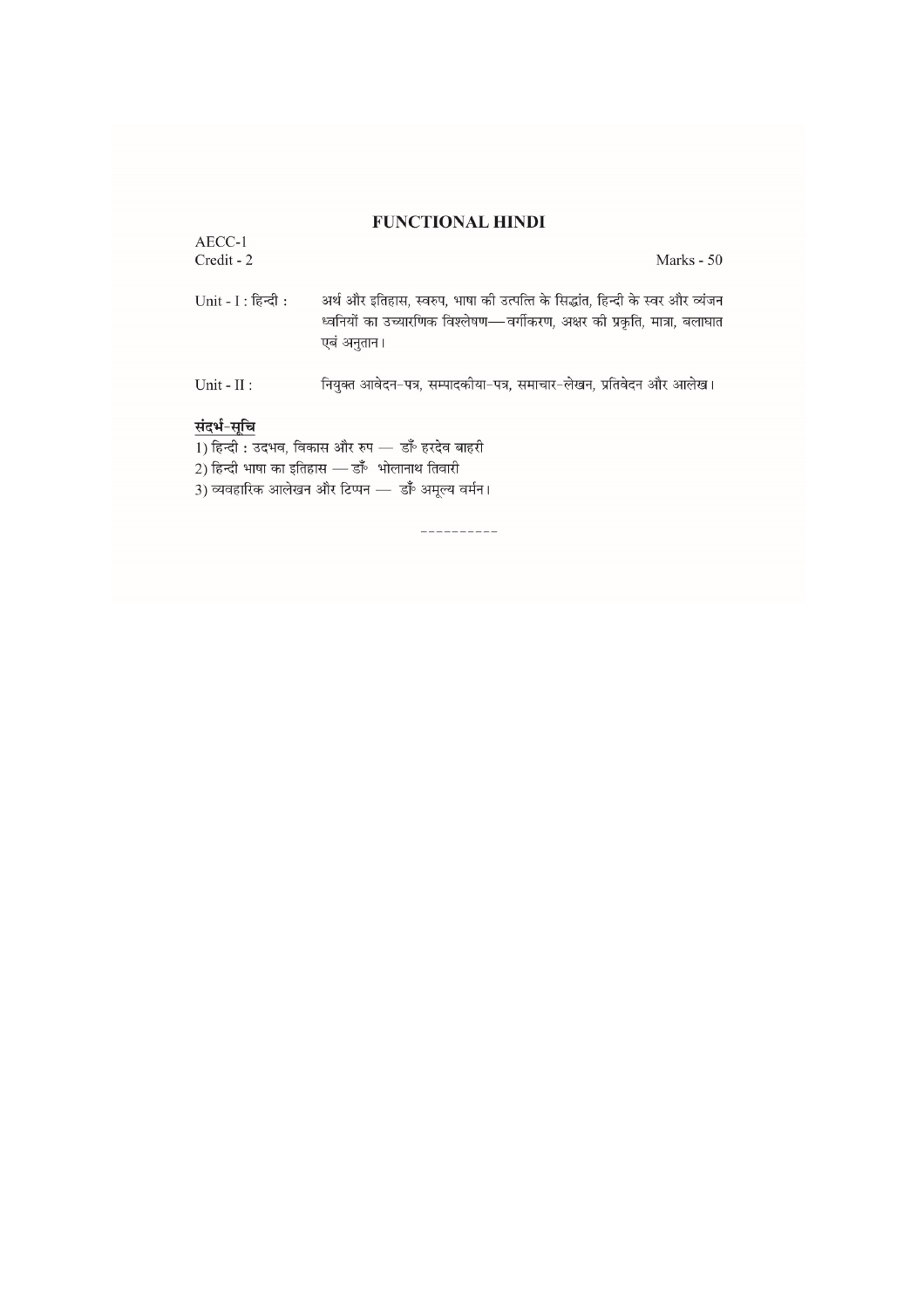| हिन्दी परिचय      |                                                                           |                                                                                 |  |  |
|-------------------|---------------------------------------------------------------------------|---------------------------------------------------------------------------------|--|--|
| MIL: I            |                                                                           |                                                                                 |  |  |
| Credit - $5+1=6$  |                                                                           | Marks - 100                                                                     |  |  |
|                   |                                                                           |                                                                                 |  |  |
| Unit - I:         | मध्ययुगीन काव्य- (सं॰) बृजनारायण सिंह                                     |                                                                                 |  |  |
|                   | पाठ्यक्रम: पद- 1, 2, 3, 4 (कबीरदास),                                      |                                                                                 |  |  |
|                   | विनय, मुरली-वर्णन (सूरदास),                                               |                                                                                 |  |  |
|                   | नागमती वियोग खंड (जायसी)                                                  |                                                                                 |  |  |
| Unit - $II$ :     | तुलसीदास—                                                                 |                                                                                 |  |  |
|                   | पाठ्यक्रम:                                                                |                                                                                 |  |  |
|                   | 1) व्यक्तित्व - कृतित्व                                                   |                                                                                 |  |  |
|                   | 2) रामकाव्य - परम्परा                                                     |                                                                                 |  |  |
|                   | 3) तुलसीदास का दर्शन—                                                     |                                                                                 |  |  |
|                   | क) भक्ति,                                                                 |                                                                                 |  |  |
|                   | ख) आध्यात्मिक,                                                            |                                                                                 |  |  |
|                   | ग) सामाजिक,                                                               |                                                                                 |  |  |
|                   | घ) सांस्कृतिक।                                                            |                                                                                 |  |  |
|                   |                                                                           |                                                                                 |  |  |
| Unit - III :      | अंधेरे में (मुक्तिबोध), मौत की ट्रेन में (अशोक वाजपेयी), धुमिल (मोचीराम), |                                                                                 |  |  |
|                   | सन को याद करते हुए (केदारनाथ सिंह)।                                       |                                                                                 |  |  |
| Unit - IV :       |                                                                           | कहानियाँ— प्रतिनिधि कहानियाँ - (सं॰) बच्चन सिंह, विश्वविद्यालय प्रकाशन, वाराणसी |  |  |
|                   | 1) कफन - प्रेमचंद                                                         |                                                                                 |  |  |
|                   | 2) वापसी - उषा प्रियंवदा                                                  |                                                                                 |  |  |
|                   | 3) लालपान की बेगम - फणीश्वरनाथ रेणु                                       |                                                                                 |  |  |
|                   | 4) जयदोल - अज्ञेय।                                                        |                                                                                 |  |  |
|                   |                                                                           |                                                                                 |  |  |
|                   | $Unit - V$ : गबन - प्रेमचंद।                                              |                                                                                 |  |  |
| संदर्भ ग्रंथ-सूचि |                                                                           |                                                                                 |  |  |
|                   | 1) गोस्वामी तुलसीदास : रामचंन्द्रशुक्ल, नागरी प्रचारिणी सभा, वाराणसी।     |                                                                                 |  |  |
|                   | 2) लोकवादी तुलसीदास : विश्वनाथ त्रिपाठी, राधाकृष्ण प्रकाशन, नई दिल्ली।    |                                                                                 |  |  |
|                   | 3) कबीर मीमांसा : रामचंद्र तिवारी                                         |                                                                                 |  |  |
|                   | 4) सूर और उनका साहित्य - हरवंशतल शर्मा                                    |                                                                                 |  |  |
|                   | 5) जायसी : एक नई दृष्टि - रघुवंश                                          |                                                                                 |  |  |
|                   | 6) नई कविता और अस्तित्ववाद - रामविलास शर्मा                               |                                                                                 |  |  |
|                   | 7) कहानी : अनुभूति और अभिव्यक्ति - राजेन्द्र यादव।                        |                                                                                 |  |  |
|                   | 8) कहानी - नई कहानी - नामवर सिंह।                                         |                                                                                 |  |  |
|                   |                                                                           |                                                                                 |  |  |
|                   |                                                                           |                                                                                 |  |  |
|                   |                                                                           |                                                                                 |  |  |
|                   |                                                                           |                                                                                 |  |  |